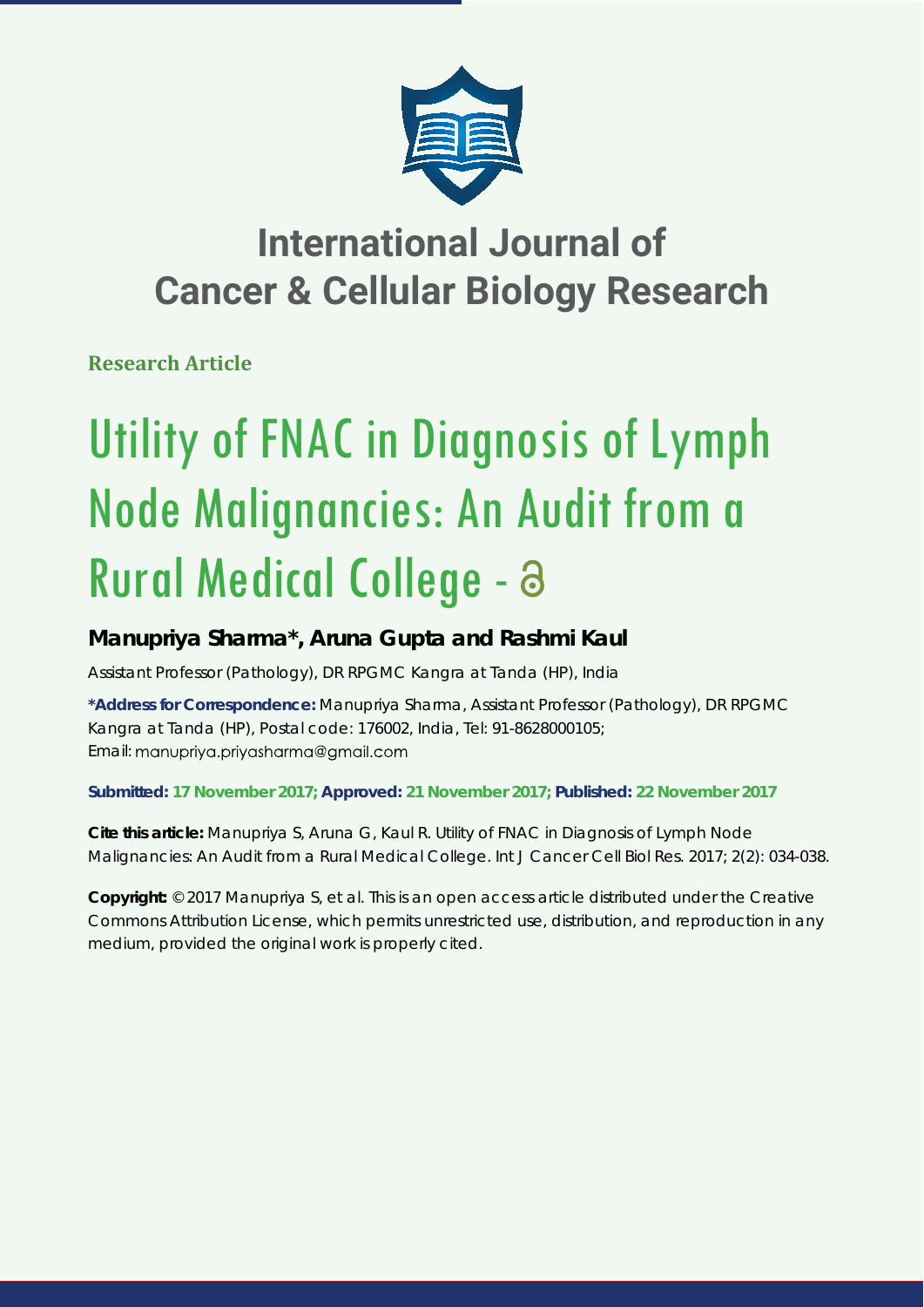#### **ABSTRACT**

Fine needle aspiration cytology (FNAC) is a simple and rapid diagnostic procedure to identify an etiology in an enlarged lymph node. The procedure is quite effective in diagnosing malignancies in superficial lymph nodes.

Aim: To evaluate the role of FNAC as a first line investigation to identify malignancies in superficial lymph nodes.

**Materials and Methods:** This is a retrospective review of malignant lymph node aspirates identified in superficial lymph nodes over a period of two years from June 2014 to May 2016 in the Department of Pathology, Dr. RPGMC, Tanda, Himachal Pradesh, India.

Results: A total of 1026 lymph node aspirates were identified during this period. Out of all, 188 cases (18%) were identified as malignancies in lymph nodes. The age of patients in malignant lymph node aspirates ranged from 12 years to 92 years. There were 145 males (77%) and 43 females (23%). The male to female ratio was 3.5:1. Cervical lymph node (140/188; 74%) was the main group of lymph node involved. Metastasis to lymph nodes (158 cases; 84%) was more common than primary lymphomas (30 cases; 16%). Squamous cell carcinoma (96/158; 60%) was the most common metastatic malignancy identified. Lungs (51/158; 32%) were the most common primary malignancy site. In 12% cases, the primary site was unknown and the malignancy was first diagnosed on FNAC. Among primary lymphomas, Non Hodgkin Lymphoma was seen in 67% (20/30 cases) and Hodgkin's Lymphoma in 33% (10/30 cases).

Conclusion: Present study highlights the importance of FNAC in diagnosing malignancies in superficial lymph nodes. Majority of benign etiologies can be triaged, thereby focusing attention on more sinister cases like malignancies. It also helps to diagnose malignancy in advanced stage patients. Based on the FNAC diagnosis, these cases can be managed on palliative care thereby saving the patient from excision biopsy. In many cases, FNAC proves itself as a first investigation to clinch diagnosis in occult malignancy where there is no clinical suspicion.

**Keywords:** Fine Needle Aspiration Cytology(FNAC); lymphadenopathy (LAP); Malignancy

#### **INTRODUCTION**

FNAC is a safe, easy and minimally invasive diagnostic procedure which can be performed in office settings  $[1]$ . FNAC is gaining popularity as a first line diagnostic procedure. This cost effective procedure is especially useful in low-resource countries like India. Majority of cases can be diagnosed and managed on FNAC alone [2]. It also helps to triage the selective cases like malignancies which need further work up. It plays an important role to confirm or exclude metastasis in a lymph node in a known case of malignancy, thereby avoiding unwanted surgery. In many other circumstances, FNAC may be the first investigation to clinch a diagnosis of an occult malignancy [3].

However, there is limited data about the role of FNAC in detecting malignancies in superficial lymph nodes with respect to India especially in rural areas. Hence, this study was an audit of the use of FNAC as a first line investigation in diagnosing malignancies in superficial lymph nodes in a medical college in a rural area.

#### **MATERIALS AND METHODS**

The present study is a retrospective review of malignant lymph node aspirates in superficial lymph nodes over a period of two years from June 2014 to May 2016. FNAC was performed following strict aseptic precautions. Inadequate aspirates were excluded from the study. Relevant clinical details and investigations were noted in all cases.

#### **Procedure**

The site and size of the lymph nodes being aspirated was noted before performing the procedure. A 22/23 gauge needle attached to 20ml syringe mounted on Cameco handle was used for obtaining the material. The needle was inserted into the swelling and full suction pressure was applied. The needle was moved briskly in different directions in the swelling till sufficient material was visualized in the stem of the needle. The negative pressure of the syringe was released and the needle was taken out. The aspirated material was blown out

on clean glass slides. At least 4 good aspirate smears were prepared. Two smears were air dried and stained with Giemsa stain. Another two smears were alcohol fixed and stained with Hematoxylin and Eosin (H and E) stain and Papanicolaou Stain (PAP stain) each. All cytological smears were evaluated for adequacy, cellularity, type of cells, arrangement of cells and nuclear as well as cytoplasmic features. Background was evaluated in all smears for any specific findings like necrosis or presence of mucin.

#### **Statistical analysis**

The results were collected and analyzed on a Microsoft Excel 2010 sheet and percentages were calculated.

#### **RESULTS**

#### **Patient Characteristics**

A total of 1026 lymph nodes were aspirated during this study period.

Out of all these cases, 188 cases (18%) were identified as malignant lymph node aspirates. The age of patients in malignant lymph node aspirates ranged from 12 years to 92 years. There were 145 males  $(77%)$  and 43 females  $(23%)$ . The male to female ratio was  $3.5:1$ . Four malignancies (2%) were identified in pediatric population ( $<$  18 years), 97 cases (52%) in adults (18-65 years) and 87 cases (46%) in geriatric age group (> 65 years).

#### **Metastatic lymph nodes**

Cervical lymph nodes (140/188; 74%) were the main group of enlarged lymph nodes identified among malignant lymph node aspirates, followed by supraclavicular lymph nodes (33/188; 18%), axillary lymph nodes (09/188; 05%) and inguinal lymph nodes (06/188; 03%) respectively as shown in (Figure 1). Among all 188 cases, 158 cases (84%) showed metastatic deposits and 30 cases (16%) were identified as primary lymphomas. Among metastatic malignancies, SCC (96 cases; 60%) was the most common malignancy identified followed by adenocarcinoma (44 cases; 27.5%), duct cell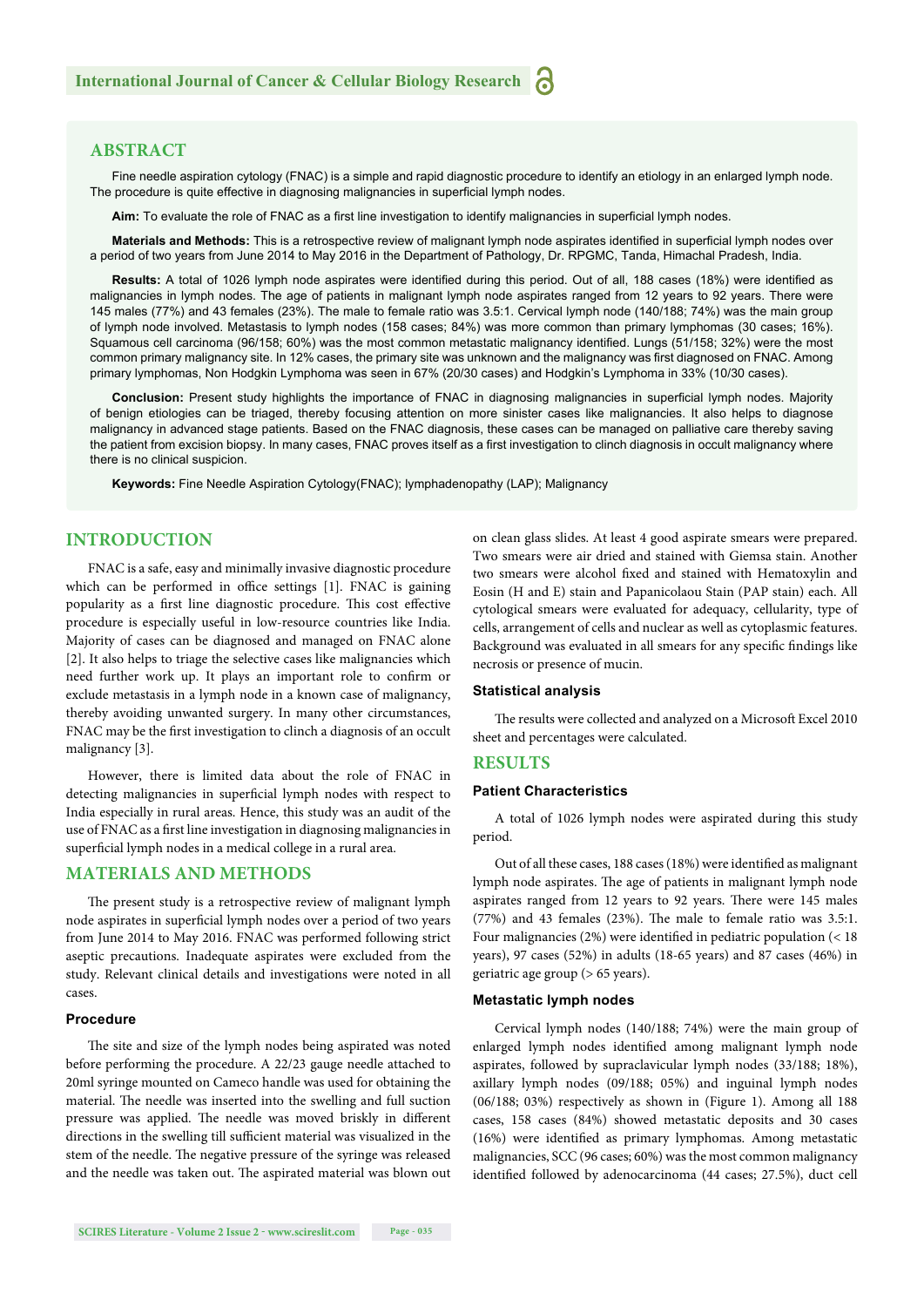#### **International Journal of Cancer & Cellular Biology Research** a

carcinoma (09 cases; 06%), small cell carcinoma (04 cases; 03%), papillary carcinoma (04 cases; 03%) and Transitional Cell Carcinoma (TCC) (01 case; 0.5%) as shown in (Table 1).

#### **Cytological features**

The characteristic cytological features seen in making a diagnosis of SCC consisted of clusters and scattered population of malignant cells with hyperchromatic nuclei and dense blue cytoplasm. Certain cells on PAP smear revealed orangeophilia. Background revealed necrosis and keratin debris. Forty four cases were identified as adenocarcinoma. These cases revealed clusters of malignant cells with coarse nuclear chromatin, prominent nucleoli and moderate cytoplasm with vacuolations in many. Many cells revealed acinar formation as shown in (Figure 2a). Metastatic deposits from duct cell carcinoma were mainly identified in axillary lymph nodes (08 cases) and one case in cervical lymph node. Cytological features in these cases revealed many single and clusters of malignant cells. Cells revealed moderate to severe nuclear atypia, enlargement, pleomorphism and irregular nuclear chromatin. At places, tubule formation was noted. Four cases were identified as metastasis from small cell carcinoma lung. These cases revealed dispersed cell population and few clusters of tumor cells. The cells had high nuclear cytoplasmic ratio and salt and pepper nuclear chromatin. The cells in clusters revealed nuclear moulding. Many cells revealed streaking artefacts. Another four cases revealed metastatic deposits from papillary carcinoma thyroid. On cytology, these cases revealed papillae with and without fibrovascular cores and sheets of tumor cells. The cells had minimal pleomorphism, powdery nuclear chromatin, nuclear grooves and intranuclear inclusions as shown in (Figure 2b). One case identified as TCC revealed clusters and dispersed tumor cell population with prominent



| <b>Table 1:</b> Cytological types of malignancy in lymph nodes |  |  |
|----------------------------------------------------------------|--|--|
| Number of cases                                                |  |  |
| 96                                                             |  |  |
| 44                                                             |  |  |
| 20                                                             |  |  |
| 10                                                             |  |  |
| 09                                                             |  |  |
| 04                                                             |  |  |
| 04                                                             |  |  |
| 01                                                             |  |  |
|                                                                |  |  |



**Figure 2:** a) Adenocarcinoma deposits in lymph node showing clusters of malignant cells with acinar formation. b) Papillary carcinoma thyroid metastasis showing papillary fragments of tumor cells with fibrovascular cores.

nuclei and scanty blue cytoplasm. Background showed necrosis. This patient was a known case of TCC, urinary bladder.

Thirty cases of NHL were identified in the study. Majority of NHL cases revealed monotonous population of atypical lymphoid cells. Ten cases of Hodgkin's lymphoma were reported during this study period. These cases revealed Reed- Sternberg cells in a background of pleomorphic cells consisting of mature lymphocytes, eosinophils and plasma cells.

#### **Primary malignancies**

Lung was the most common primary tumor site seen in 51 out of 158 metastatic malignancies (32%). Out of 51 cases, 44 cases were seen in males and 07 cases in females. These 51 lung malignancies were classified as adenocarcinoma (30 cases), SCC (17 cases) and small cell carcinoma (04 cases). Oral cavity was identified as the second primary malignant tumor site seen in 29/158 cases (18%). There were 28 cases in males and 01 case in female. All cases were classified as SCC. Larynx was the third common primary malignancy site seen in  $26/158$  cases (16%). Twenty five cases were seen in males and 01 case was seen in females. In 06/158 cases each (04%), oesophagus and stomach were the primary tumor site. Metastasis in all oesophageal malignancies was seen in females. Out of 06 oesophageal metastatic malignancies, 02 cases were identified as SCC and 04 cases were identified as adenocarcinoma. Out of 06 cases of metastasis from stomach, 03 cases each were seen in males and females. All cases were identified as adenocarcinoma. In 03/158 cases (2%), nasopharynx was the primary site. All 03 cases were identified in males. In 02/158 cases (1%), penis was the primary malignant tumor site. Nine cases (6%) were metastatic spread from duct cell carcinoma breast. In another four cases (3%), the primary malignancy site was thyroid. Two cases each were identified in males and females. All 04 cases were identified as papillary carcinoma thyroid. Two female cases of metastasis were from mucinous cystadenoma ovary (01 case, 0.5%) and adenocarcinoma gall bladder (01 case; 0.5%) each. One male patient revealed metastatic deposit of transitional cell carcinoma urinary bladder (1%). In 19/158 cases (12%), the primary tumor site was unknown and the initial diagnosis of malignancy was made by FNAC as shown in (Table 2 and 3).

Thirty cases of primary lymphomas were identified on FNAC. These cases were classified as NHL (20 cases) and Hodgkin's lymphoma (10 cases). Fourteen cases of NHL were identified in males and 06 cases were identified in females. Nine cases of Hodgkin's lymphoma were identified in males and one case in females. All lymphoma cases were advised excision biopsy for confirmation and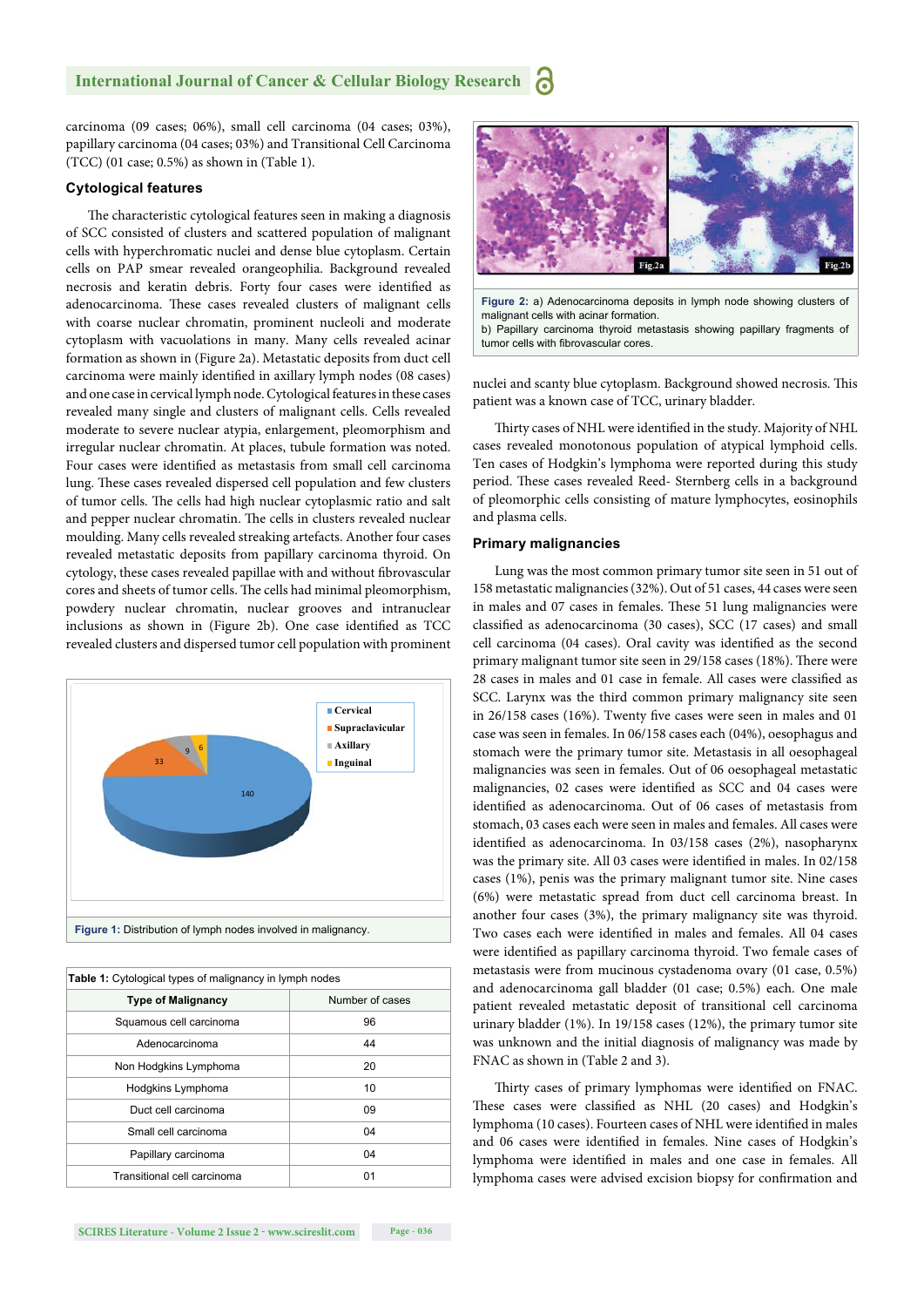| Table 2: Distribution of malignancies in lymph nodes. |    |                                            |    |    |  |
|-------------------------------------------------------|----|--------------------------------------------|----|----|--|
|                                                       |    | Cervical Supraclavicular Axillary Inguinal |    |    |  |
| Squamous cell carcinoma (96)                          | 82 | 12                                         | 00 | 02 |  |
| Adenocarcinoma (44)                                   | 31 | 12                                         | 00 | 01 |  |
| Duct cell carcinoma (09)                              | 01 | 00                                         | 08 | 00 |  |
| Papillary carcinoma (04)                              | 04 | 00                                         | 00 | 00 |  |
| Small cell carcinoma (04)                             | 02 | 02                                         | 00 | 00 |  |
| Transitional cell carcinoma (01)                      | 00 | 01                                         | 00 | 00 |  |
| Primary                                               |    |                                            |    |    |  |
| Non Hodgkin Lymphoma (20)                             | 14 | 03                                         | 01 | 02 |  |
| Hodgkin Lymphoma (10)                                 | 06 | 03                                         | 00 | 01 |  |

**Table 3: Distribution of primary sites in malignant lymph node aspirates.**

| Squamous cell ca (96)                                          | Cervical (82)<br>Supraclavicular (12)<br>Inguinal (02) | Larynx (25), Oral Cavity (28),<br>Lungs (11), Oesophagus (02),<br>Nasopharynx (02), Unknown (14)<br>Lungs (06), Larynx (01),<br>Nasopharynx (01), Oral Cavity<br>(01), Unknown (03)<br>Penis (02) |
|----------------------------------------------------------------|--------------------------------------------------------|---------------------------------------------------------------------------------------------------------------------------------------------------------------------------------------------------|
| Adenocarcinoma (44)                                            | Cervical (31)<br>Inguinal (01)                         | Lungs (23), Oesophagus (04),<br>Stomach (02), Gall Bladder (01),<br>Unknown (01)<br>Supraclavicular (12) Lungs (07), Stomach (04), Ovary<br>(01)<br>Unknown                                       |
| Duct cell ca (09)                                              | Axillary (08)<br>Cervical (01)                         | Breast<br><b>Breast</b>                                                                                                                                                                           |
| Small cell ca (04)                                             | Cervical (02)<br>Supraclavicular (02) Lungs            | Lungs                                                                                                                                                                                             |
| Papillary ca (04)                                              | Cervical (04)                                          | <b>Thyroid</b>                                                                                                                                                                                    |
| Transitional cell ca (01) Supraclavicular (01) Urinary bladder |                                                        |                                                                                                                                                                                                   |

immunohistochemistry for further characterization of lymphoma cases.

#### **DISCUSSION**

In many cases, LAP may be the first presenting sign of an underlying malignancy [4]. FNAC plays a pivotal role in making diagnosis in the superficial, easily accessible lymph nodes. It is an easy, cost-effective and rapid diagnostic procedure. The main importance of FNAC is that this simple diagnostic procedure can be easily performed in any peripheral center with minimal resources [5]. The set up does not require any sophisticated machinery and can be performed in day care settings. This way majority of cases can be easily diagnosed and managed on FNAC. Appropriate cases which need further evaluation can be easily identified by this procedure. This is important in advanced stage patients where exposure to anaesthesia or excision biopsy cannot be performed due to health constraints. Secondly, the procedure helps in identifying an occult malignancy which was not clinically suspected in a patient [6].

In our study, 1026 lymph nodes were aspirated during 2 year period. Similar to previous studies, majority of cases were reported as a benign pathology  $(838/1026; 82%)$  [3,7]. The reactive cases (562/1026; 55%) were kept under close follow up and granulomatous lymphadenitis (276/1026; 27%) were managed by appropriate treatment. It also helped to triage the malignant pathologies (188/1026; 18%) which needed further work up for characterization of malignancies or work up to identify the primary malignancy site. Previous studies report incidence of malignancies in lymph nodes varying from 5.8% to 25.03% [2,3,8]. Among these 188 malignant lymph nodes, FNAC played a pivotal role in 12% of cases where there was no clinical suspicion of malignancy and the diagnosis was first made on FNAC. This finding has been supported by many other studies [8,9]. The cytological findings in these cases provide a clue towards the possible primary malignancy site. Presence of columnar malignant cells or mucin in the background in lymph node aspirate suggest colonic malignancy, prominent eosinophilic macro nucleoli suggest malignant melanoma, prominent nucleoli, intranuclear inclusions and bile pigment in tumor cells suggest hepatocellular carcinoma as the primary malignancy and the further evaluation can be based on these findings. The key point in all cases is to recognize foreign population of cells amidst a reactive population of lymphocytes.

In our audit, we recorded more cases of metastatic carcinoma  $(158/188; 84%)$  than primary lymphomas  $(30/188; 16%)$ . The results are in agreement with the previous studies  $[10,11]$ . The age range was wide from 12 years to 92 years. Only 04 malignancies were identified in pediatric population and that too above 10 years. These cases were Hodgkin's lymphoma (12 years), NHL (14 years and 16 years) and papillary carcinoma thyroid metastasis (16 years). Surprisingly, malignant lymph node aspirate identified in males (145/188; 77%) were significantly higher than in females (43 cases; 23%). This may be attributed to higher incidence of head and neck carcinomas in males due to higher consumption of tobacco products and more smoking in male population. Secondly, it may also be explained by relatively lesser female patients reporting to hospitals in a rural set up.

Similar to other studies, SCC (96/158; 60%) was the most common carcinoma metastasizing to lymph nodes in our study [5,12]. Cervical lymph nodes (140/188; 74%) were the main group of lymph node involved by malignant pathology. This finding is also in agreement with other studies [10-12]. The most common primary site was lungs (51/158; 32%), followed by oral cavity (29/158; 18%) and larynx  $(26/158; 16%)$ . This may be due to higher smoking rates and use of tobacco products. Adenocarcinoma was the next common metastasizing tumor. The primary malignancy was mainly identified in lungs, followed by oesophagus, stomach, oral cavity and gall bladder in these cases.

Primary lymphomas can be diagnosed on FNAC. In our study we identified 20 cases of NHL and 10 cases of Hodgkin's lymphoma. NHL revealed monotonous atypical lymphoid cells population. Hodgkin's lymphoma revealed characteristic Reed Sternberg cells in a background of pleomorphic cell population comprising of mature lymphocytes, eosinophils and plasma cells. The aim of FNAC in primary lymphomas is to identify these cases which can be advised further work up. It is important to subtype the lymphomas based on WHO classification as the treatment protocols may vary in different subtypes  $[13,14]$ . This can be achieved by excision biopsy of the involved lymph node along with immunohistochemistry for proper characterization of lymphomas. So the importance of FNAC in lymphomas is to triage such cases for further work up.

#### **CONCLUSION**

FNAC should be considered as an effective first line investigation in making a diagnosis in superficial lymph nodes. This is important in